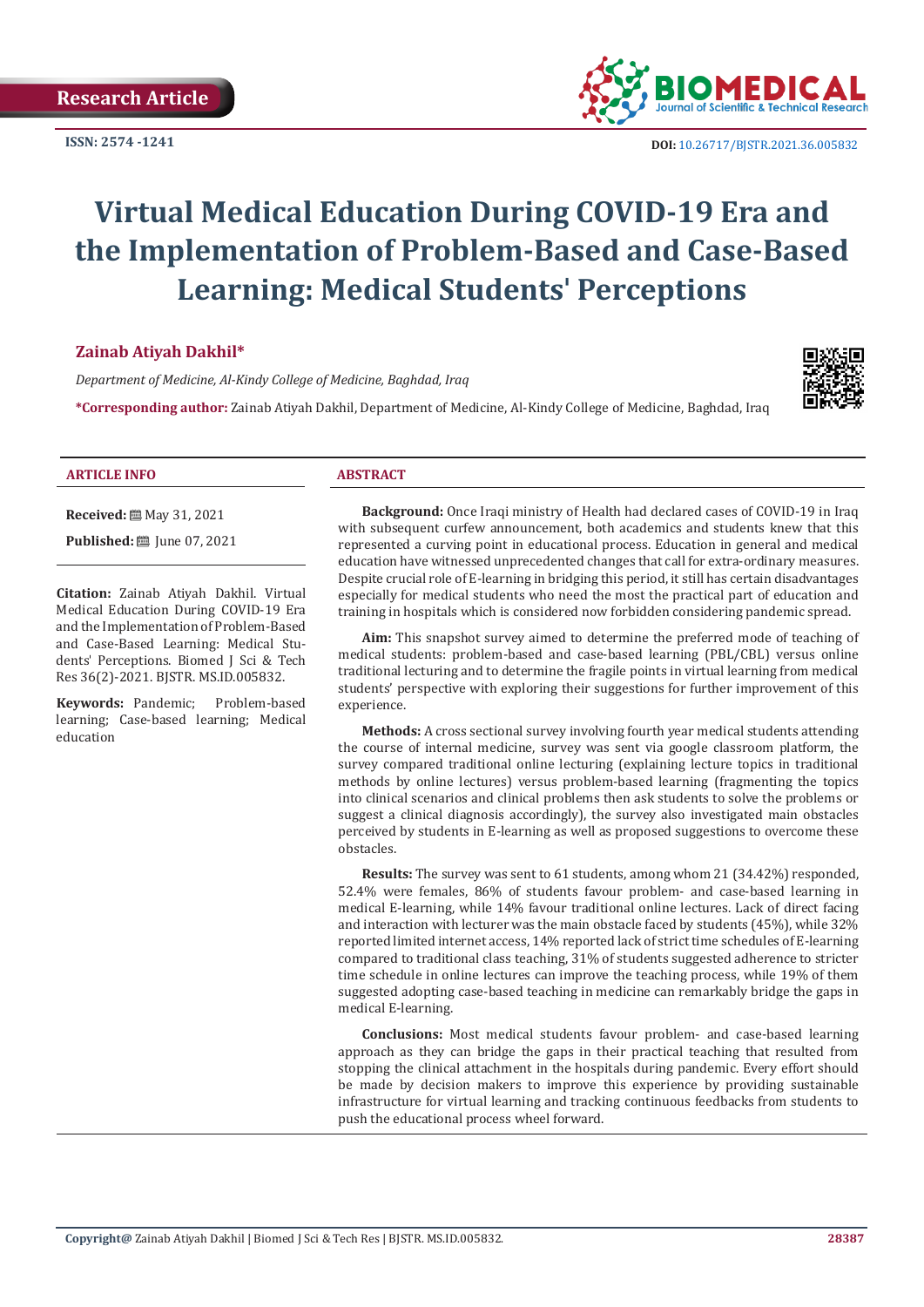# **Introduction**

On February 24, 2020, Iraqi Ministry of Health declared first confirmed case of COVID-19 in Najaf governorate [1], with escalating number of diagnosed COVID-19 cases in other governorates, the government responded by implementing lockdown policy and announcing the curfew starting from March 17,2020 [2]. It is only then when the main educational polars; academics and students; knew that this pandemic represented a curving point in the educational process. In Iraq, not only the postgraduate clinical training was affected by the pandemic [3] but also the undergraduate medical teaching and training. Globally not only nationally, but education was also saved by implementing E-learning in universities, however, despite the crucial role of virtual learning in bridging this period, it still has certain disadvantages especially for medical students who need the most the practical part of education in hospitals which is considered now forbidden considering pandemic spread. Earlier studies during pandemic showed that medical students favour traditional class teaching [4] and prefer to return to clinical setting in learning as they feel that this is part of their professional responsibilities and to upgrade their clinical capabilities [5]. Education in general and medical education have witnessed unprecedented changes which call for extra-ordinary measures among which is relying on problem- and case-based learning (PBL/CBL) in teaching medical students, which means applying basic science and medical knowledge concepts to clinical scenarios and relevant clinical problems to be solved by the students [6]. During this global crisis we need to determine the best teaching approach to make medical education more enjoyable and well clarified.

**Aim:** This snapshot study aimed to determine the preferred mode of teaching of medical students (PBL/CBL versus online traditional lecturing) and to determine the fragile points in virtual learning from medical students' perspective with exploring their suggestions for further improvement of this experience.

**Methods:** This is a snapshot cross sectional survey involving fourth year medical students who were attending the online curricular internal medicine course/ Al-Kindy College of Medicine/ University of Baghdad as part of continuing education in form of E-learning during COVID-19 pandemic. The survey was sent via google classroom platform to all students assigned within the course (n.=61). The survey included the following:

a) Ask the students to show which mode of E-learning they prefer; traditional online lecturing (Presenting topics in traditional methods by online lectures explaining basic knowledge of the topics) versus problem- and case-based learning (which means fragmenting the curricular topics into clinical scenarios and clinical problems then ask students to solve the problems or suggest a clinical diagnosis accordingly).

b) Investigated main perceived obstacles in their E-learning experience.

c) Ask students to propose suggestions to overcome these obstacles.

Data were presented as frequency and percentages of students approved each response.

#### **Results**



**Figure 1:** Proportion of Medical Students Preferring Each Type of E-Learning.



**Figure 2:** Main Obstacles Faced by Medical Students with E-Learning.

Twenty-one students responded to the survey (34.42%) among whom 52.38% were females. Eighteen students (85%) prefer PBL/ CBL over traditional online lecturing, while 3 students (14%) prefer traditional online lecturing, Figure 1. Lack of direct facing and interaction with lecturer was the main obstacle faced by students during their E-learning experience (45%), while 32% reported limited internet access, 14% reported lack of strict time schedules of E-learning compared to traditional class teaching, Figure 2.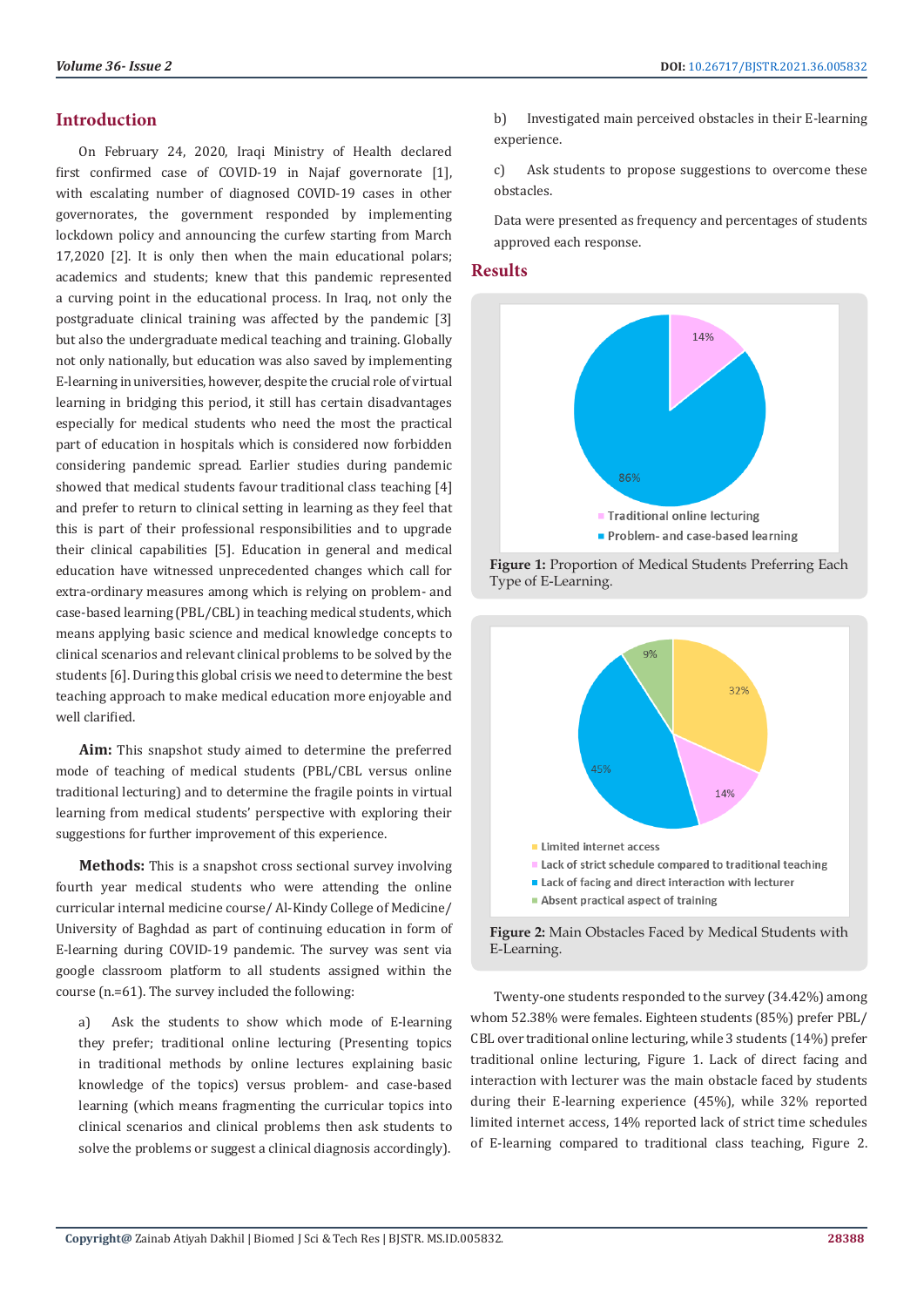Students suggested several ways to improve their virtual education experience; mainly adherence to more strict timing schedule in online lecturing as same as was in the traditional in-class lecturing (31%), in addition to add audio explanation for each topic, so not relying only on PDF and PowerPoint uploading, nor on quizzes only as method of teaching. Furthermore, adoption of problem- and case-based learning method in teaching medicine was suggested by 19% of students, Figure 3.





#### **Discussion**

This snapshot survey disclosed preference of medical students to be taught by PBL/CBL instead of traditional lecturing when using E-learning and it revealed that the main barrier for E-learning were lack of direct interaction with lecturers, limited internet access as well as lack of strict online lecture time schedule. E-learning in Iraq does not have well established infrastructure nor well trained academic staff for this mode of learning. It is not surprising to know that Iraq was the last country in the Middle East to initiate E-learning system [7,8]. Many challenges are facing E-learning in Iraq like unclear plans, limited internet access, shortage of electricity, lack of funding, lack of professional technical staff as well as absent rigorous law regarding copyright protection [8]. In Iraq, 52.9% of Iraqi population were internet users as reported by end of March 2020 [9], additionally, we cannot ignore the cultural attitudes and traditional customs that are imposed on many female students by their families regarding access to information communication technologies, so it is expected that access to E-learning can be remarkably limited for many students. Despite all these barriers and amidst this unprecedented crisis E-learning is considered the last resort to continue education, this calls for taking steps forward

to improve virtual education especially for medical students who were deprived from the clinical teaching in hospitals as a step to control pandemic spread. Accordingly, we suggest that PBL/CBL are crucial to be applied in E-learning and despite it cannot eliminate the necessity of clinical teaching in hospitals, but it can bridge a gap and focus on the necessary information that should be grasped by medical students. Taking in consideration the medical students $\mathbb D$ eager for this mode of teaching, serious efforts should be taken to implement PBL/CBL in medical curriculum.

Absence of interactive lectures and lecturer-student facing is main reported disadvantage of E-learning in current study, prior researchers disclosed that E-learning can offer one way communication which resulted in under-development of communication skills of students, with lower verbal interaction and loss of the interaction between students (privileges that can be offered in traditional in-class teaching) resulting in depriving students from the multidimensional views of subjects and topics [10]. This can be relatively overcome by implementing live case discussions, assessments and questions, use clear interaction with continuous feedback provision, also effective monitoring of students' progress can be useful [11]. As anticipated, medical students reported limited access to internet as other drawback of E-learning and this should call for better communication and feedback between Ministry of Higher Education and Ministry of Communications to overcome this major challenge in implementing E-learning in Iraq. Despite all reported barriers, E-learning still has many advantages including accessibility, adopting new technologies, and promoting independent and self-regulated learning, better control over educational content, learning sequence, pace of learning and time management [11,12] in addition to recall lectures when needed.

# **Conclusions and Future Directions**

Most medical students favour problem- and case- based approaches as they can bridge the gaps in their practical training that resulted from stopping the clinical attachment in hospitals during pandemic. With medical education reshaped its landscape during pandemic, every effort should be made by decision makers to improve this experience by providing at least acceptable and sustainable infrastructure for E-learning, prepare well trained technical support teams, along with tracking continuous feedbacks from students to push the educational process wheel forward.

# **Acknowledgement**

The author thanks all fourth year medical students at Al-Kindy College of Medicine/ University of Baghdad who participated in this survey.

### **Funding**

None.